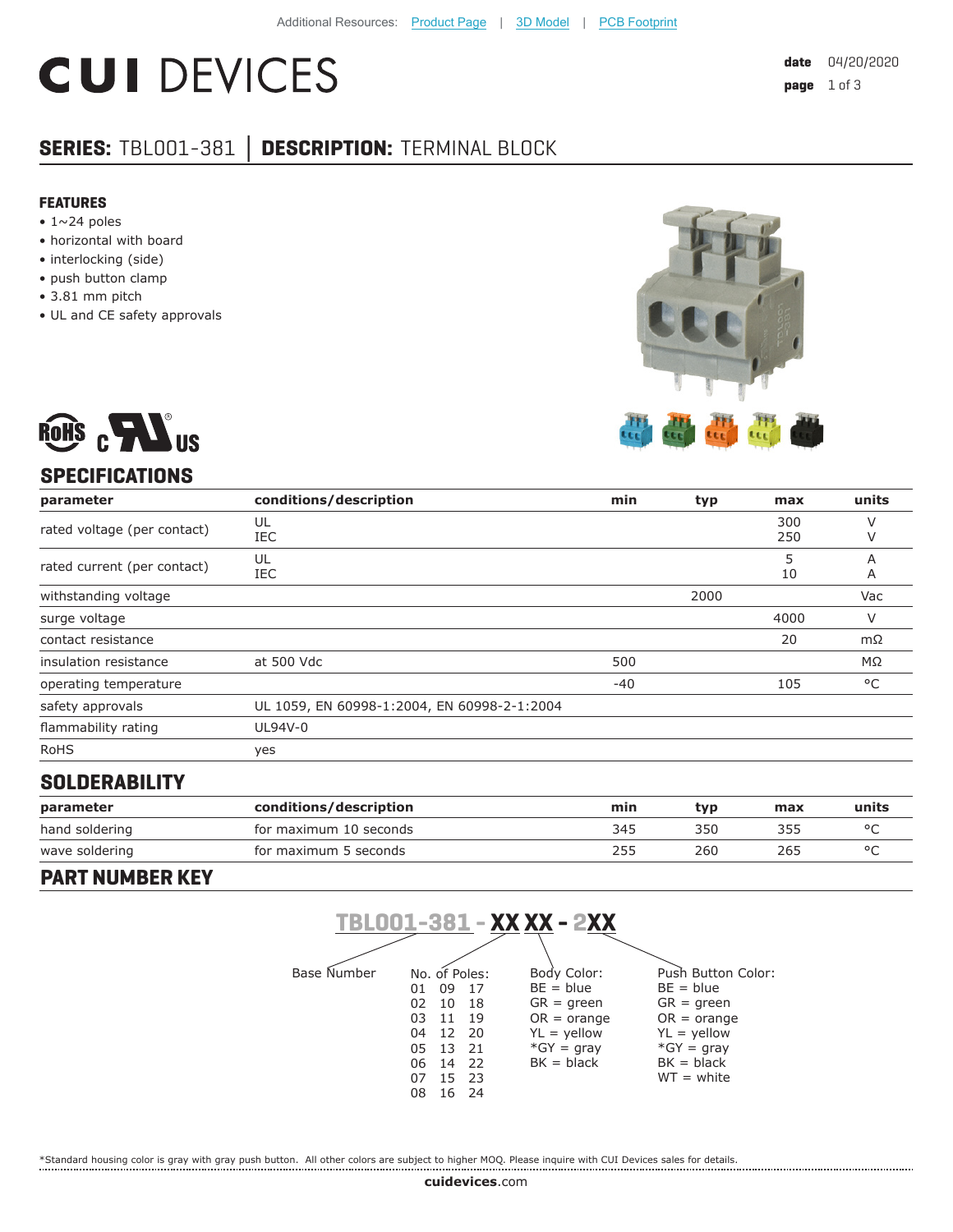### **MECHANICAL DRAWING**

........................

| units: mm<br>tolerance (per module):                       | <b>DESCRIPTION</b> | MATERIAL        | PLATING/COLOR |
|------------------------------------------------------------|--------------------|-----------------|---------------|
| $X \le 6.00$ : $\pm 0.25$ mm                               | housing            | PA66 (UL94V-0)  |               |
| $6.00 < X \leq 30.00$ : ±0.40 mm<br>unless otherwise noted | contacts           | copper alloy    | tin           |
|                                                            | spring             | stainless steel |               |



| This series is constructed of 1 pole modules where L is the total length, P is the pitch, and N is the number of poles. |       |       |       |       |       |       |       |       |       |       |       |       |
|-------------------------------------------------------------------------------------------------------------------------|-------|-------|-------|-------|-------|-------|-------|-------|-------|-------|-------|-------|
| N                                                                                                                       | 01    | 02    | 03    | 04    | 05    | 06    | 07    | 08    | 09    | 10    | 11    | 12    |
|                                                                                                                         | 4.81  | 8.62  | 12.43 | 16.24 | 20.05 | 23.86 | 27.67 | 31.48 | 35.29 | 39.10 | 42.91 | 46.72 |
| B                                                                                                                       | $- -$ | 3.81  | 7.62  | 11.43 | 15.24 | 19.05 | 22.86 | 26.67 | 30.48 | 34.29 | 38.10 | 41.91 |
| N                                                                                                                       | 13    | 14    | 15    | 16    | 17    | 18    | 19    | 20    | 21    | 22    | 23    | 24    |
|                                                                                                                         | 50.53 | 54.34 | 58.15 | 61.96 | 65.77 | 69.58 | 73.39 | 77.20 | 81.01 | 84.82 | 88.63 | 92.44 |
| B                                                                                                                       | 45.72 | 49.53 | 53.34 | 57.15 | 60.96 | 64.77 | 68.58 | 72.39 | 76.20 | 80.01 | 83.82 | 87.63 |